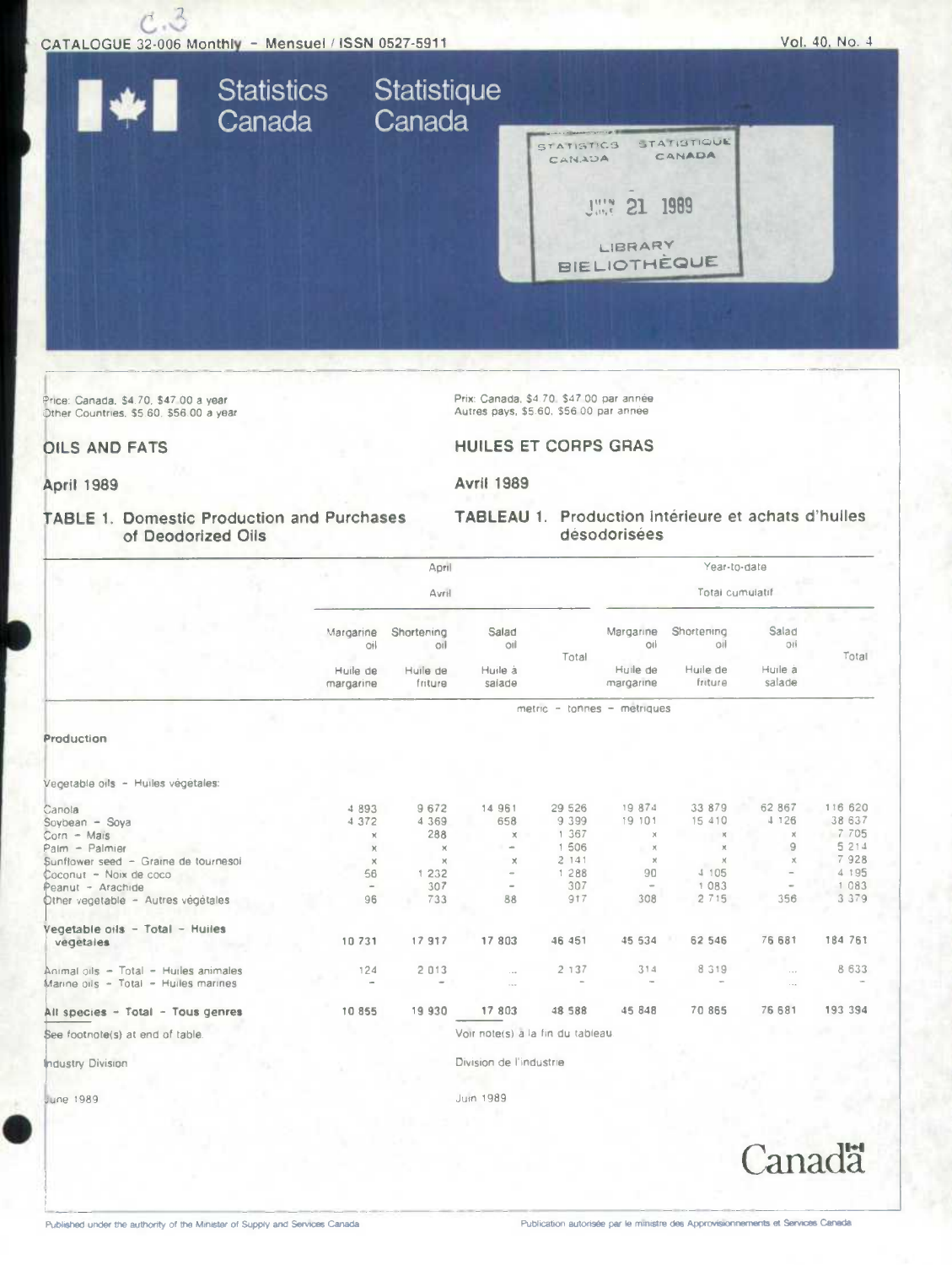## **TABLE 1. Domestic Production and Purchases** of Deodorized Oils - Concluded

## TABLEAU 1. Production interieure et achats d'huiles désodorisées - fin

|                                                                                     |                                              | April                 |                         |                 |                             | Year-to-catal                  |                         |               |
|-------------------------------------------------------------------------------------|----------------------------------------------|-----------------------|-------------------------|-----------------|-----------------------------|--------------------------------|-------------------------|---------------|
|                                                                                     | Avril                                        |                       |                         | Total cumulatif |                             |                                |                         |               |
|                                                                                     | Margarine<br>O(1)                            | Shortening<br>OH      | Salad<br>oil<br>Huile a | Total           | Margarine<br>QI<br>Huile de | Shortening<br> 01 <br>Huile de | Saiad<br>O11<br>Huile 3 | Trongi        |
|                                                                                     | Huile de<br>Huile de<br>friture<br>margarine |                       | salade                  |                 | margarine                   | friture                        | salade                  |               |
|                                                                                     |                                              |                       |                         |                 | metric - tonnes - metriques |                                |                         |               |
| Purchases of Canadian deodorized<br>oils - Achats d'huiles désodorisées<br>canadien |                                              |                       |                         |                 |                             |                                |                         |               |
| Vegetable oils - Huiles vegetales:                                                  |                                              |                       |                         |                 |                             |                                |                         |               |
| Canola                                                                              | 2.836                                        | ×                     |                         | 5.162           | 13.146                      |                                |                         | 22.484        |
| Soybean - Soya                                                                      | К                                            |                       |                         | 6.044           | $\mathbb{R}$                |                                |                         | 20 433        |
| $Corn - Mais$                                                                       | ×                                            |                       |                         | $\times$        | $\times$                    |                                |                         |               |
| Palm - Palmier                                                                      | 9                                            |                       |                         | 9               | 40                          |                                |                         | 4G            |
| Other vegetable - Autres végétales                                                  | 284                                          | $\times$              | x                       | $\times$        | $\times$                    | $\times$                       |                         | $\mathbf{x}$  |
| Vegetable oils - Total - Huiles<br>vegétales                                        | $\times$                                     | x                     | 4 1 1 1                 | x               | X.                          | к                              | 12 818                  | $\mathcal{R}$ |
| Animal oils - Total - Huiles animales                                               | x                                            | $\boldsymbol{\times}$ | $\epsilon$              | ×               |                             | x                              | 1.1.0                   |               |
| Marine oils - Total - Huiles marines                                                |                                              |                       | $\sim$ $\sim$           |                 |                             |                                | $\sim$ s $\pm$          |               |
| All species - Total - Tous genres                                                   | 5 8 2 1                                      | 2 4 5 0               | 4 1 1 1                 | 12 382          | 26 649                      | 9144                           | 12 818                  | 48 611        |

evised figures

nil or zero

figures not appropriate or not applicable.

confidential, suppressed to meet the requirements of the Statistics  $\Delta c t$ 

This survey is funded by the Institute of Edible Oil Foods.

## **Survey Coverage**

This survey is a monthly mail-out mail-back survey with telephone. follow-up, conducted on a calendar year basis. The universe is based on the latest (1986) Census of Manufactures. The survey is intended to cover 100% of the production of deodorized oils. The coverage for "purchases of Canadian deodorized bils" shown in Table 1 is not 100% but represents only the purchases of the reporting establishments listed in the December 1988 publication. The coverage for Tables 2. 3 and 4 is intended to be 100%.

Note: This report reflects the participation of the respondent firms listed in the December 1988 publication, plus any deletions or additions since then.

Changes to date: Nii

For jurther information, contact:

**Brian Preston** Industry Division Statistics Canada Ottawa, Ontario **K1A 0T6**  $(613)$  951-3511

néant ou zéro. n'avant pas lieu de hourer.

confidentiel, supprime en vertu des dispositions de la Loi sur la statistique.

Cette enquête est subventionnée par l'institute et Edible Oil Foods".

### Champs d'observation

B s'agit d'une enquete postale mensuelle avec suivi reléchonique, qui est menée suivant le calendrier divit. L'univers se fond sur le plus recent recensement des manufactures (1986). L'enquête doit couvrir la totalité de la production des huiles désodorisées. Le champ d'observation pour "les achats d'huiles désodorisées canadiennes" qui apparaît au tableau 1 n'est pas à 100% car il ne représente que les établissements enumeres dans la publication de décembre 1988. Le champ d'observation pour les tableaux 2. 3 et 4 devrait aussi être couvert en totalité.

- Nota: Le présent rapport traduit l'activité des entretimes répondantes enumerées dans la publication de décembre 1988, compte lenu des suppressions et des additions, depuis lors
	- Changements a date: Néant

Pour de plus ambies renseignements, communiquer avec:

Cathy Read Division de l'industrie Statistique Canada Ottawa, Ontario **K1A 0T6**  $(613)$  951-3588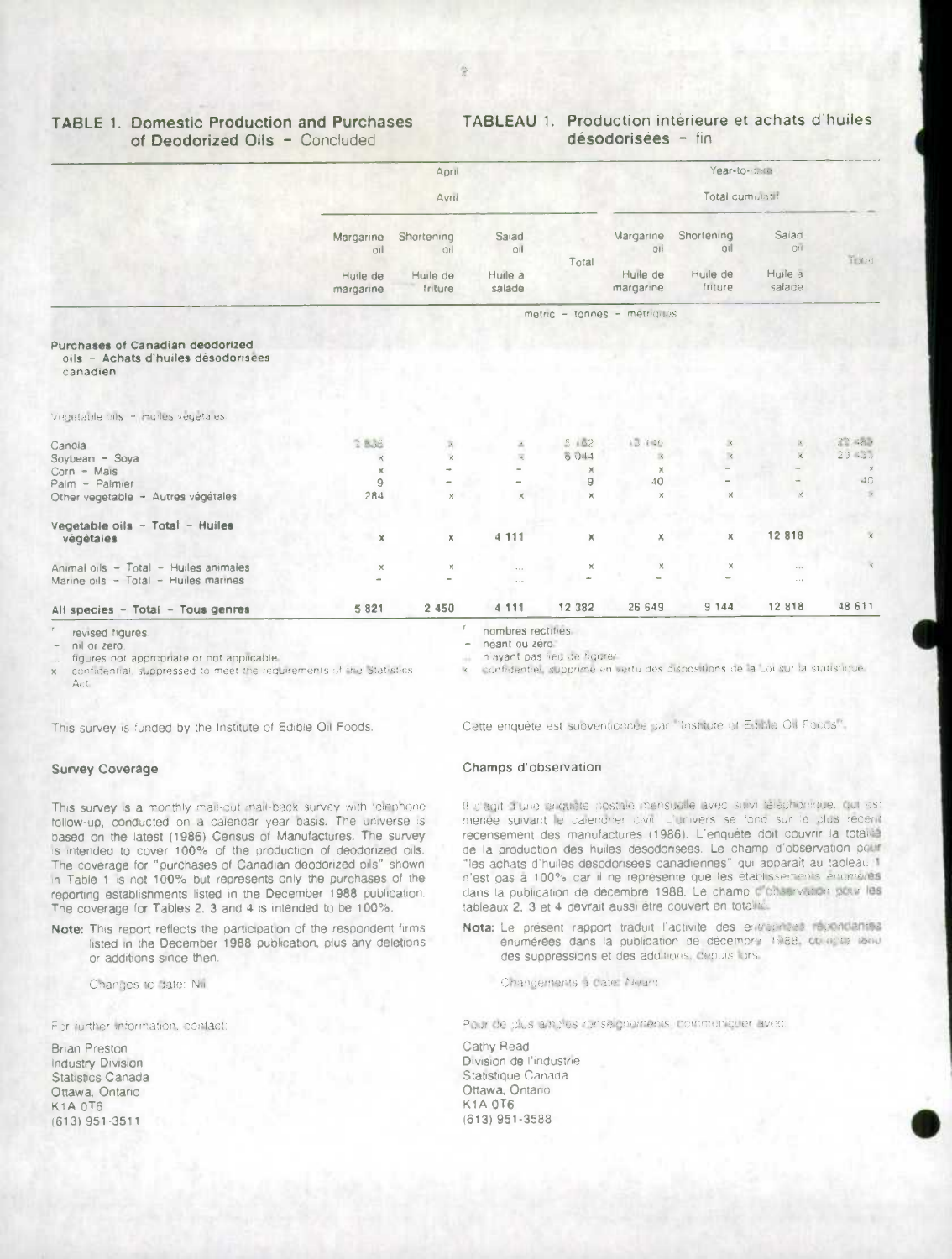#### TABLEAU 2. Ventes et stocks des fabricants d'huiles TABLE 2. Manufacturers' Sales and Stocks of **Deodorized Oils in Bulk** désodorisées en vrac

|                                                                                                |                              | $A$ oril                 |                   |                       | Year-to-date        |                         |  |  |
|------------------------------------------------------------------------------------------------|------------------------------|--------------------------|-------------------|-----------------------|---------------------|-------------------------|--|--|
|                                                                                                |                              | Avril                    |                   |                       | Total cumulatif     |                         |  |  |
|                                                                                                | Margarine<br>O <sub>II</sub> | Shortening<br><b>Oil</b> | Salad<br>OI       | Margarine<br>oil      | Shortening<br>Q1    | Salad<br>O <sub>1</sub> |  |  |
|                                                                                                | Huile de<br>margarine        | Huile de<br>friture      | Huile à<br>salade | Huile de<br>margarine | Huile de<br>friture | Huile a<br>salade       |  |  |
|                                                                                                | metric - tonnes - metriques  |                          |                   |                       |                     |                         |  |  |
| Sales - Ventes                                                                                 |                              |                          |                   |                       |                     |                         |  |  |
| To packagers or bottlers <sup>1</sup> - Aux<br>empaqueteurs ou aux embouteilleurs <sup>1</sup> | 6675                         | 3 700                    | 11748             | 27 676                | 14 509              | 48 916                  |  |  |
| Te others $ \dot{A}$ d'autres                                                                  | $\overline{\phantom{0}}$     | 8 1 9 3                  | 1934              |                       | 28 249              | 8 8 3 5                 |  |  |
| This stocks - Total des stocks                                                                 | 917                          | 734                      | 1 257             | 6.6.6                 | $\cdots$            | $\alpha + \alpha$       |  |  |

Not additive to packaged sales in Table 3.

liqures not appropriate or not applicable.

sal or zero.

Non additif avec les ventes en paquets du tableau 3.

n'ayant pas lieu de figurer.

néant ou zero

#### TABLE 3. Manufacturers' Sales and Stocks of<br>Margarine, Shortening' and Salad Oil TABLEAU 3. Margarine, graisse préparée<sup>1</sup> et huile à salade, ventes et stocks des fabricants en paquets in Packages

|                                                                                 |           | April                             |                                                     |                 | Year-to-date                      |                                   |  |
|---------------------------------------------------------------------------------|-----------|-----------------------------------|-----------------------------------------------------|-----------------|-----------------------------------|-----------------------------------|--|
|                                                                                 | Aunt      |                                   |                                                     | Total cumulatif |                                   |                                   |  |
|                                                                                 | Margarine | Shortening<br>Graisse<br>creparee | Salad<br>O1<br>Huile à<br>salade                    | Margarine       | Shortening<br>Graisse<br>preparee | Salad<br>oıl<br>Huile à<br>salade |  |
|                                                                                 |           |                                   | metric - tonnes - métriques                         |                 |                                   |                                   |  |
| Sales - Ventes                                                                  |           |                                   |                                                     |                 |                                   |                                   |  |
| Retail - Détail                                                                 | 9973      | 1013                              | 3 2 9 5                                             | 43 103          | 3 6 9 8                           | 13 3 4 9                          |  |
| Commercial and industrial - Commercial<br>et industriel                         | 2983      | 8 7 4 5                           | 1948                                                | 7 138           | 34 390                            | 13 058                            |  |
| Total stocks - Total des stocks                                                 | 4 4 6 9   | 8 8 0 8                           | 5 3 2 9                                             | $x + 6$         | $\cdots$                          | $\epsilon \ll \epsilon$           |  |
| the contract of the contract of the contract of the contract of the contract of |           |                                   | Af a company in the books of a monoton six numbers. |                 |                                   |                                   |  |

Including baking and frying oils and fats. liqures not appropriate or not applicable. Y comons les huiles et graisse de cuisson

n'avant pas lieu de figurer